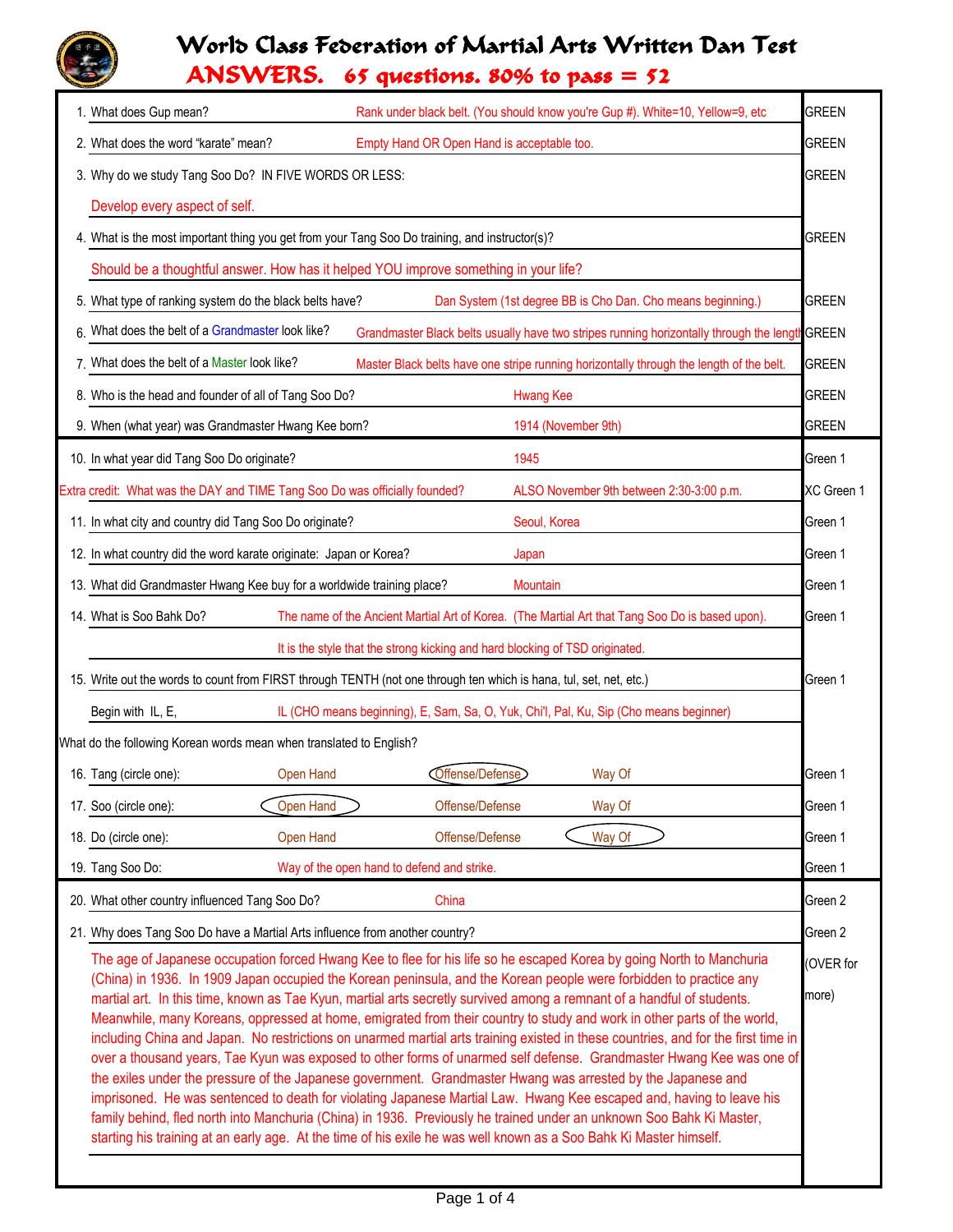| Green 2<br>22. What is the percentage of influence of all the styles that make up Tang Soo Do (include % and name of style)?                                                                                          |                          |  |  |  |  |
|-----------------------------------------------------------------------------------------------------------------------------------------------------------------------------------------------------------------------|--------------------------|--|--|--|--|
| 60% Soo Bahk Do, 30% Northern Chinese, 10% Southern Chinese                                                                                                                                                           |                          |  |  |  |  |
| 23. What style of Martial Arts, from this other country, influenced Tang Soo Do?<br>Kung Fu/Wu Shu                                                                                                                    |                          |  |  |  |  |
| 24. For how many years did Hwang Kee have to flee his country?<br>9 years                                                                                                                                             | Green 2                  |  |  |  |  |
| EXTRA CREDIT: What were the years he was gone?<br>19<br>to 19<br>1936 to 1945                                                                                                                                         | XC Green 2               |  |  |  |  |
| What seasons do the different colored belts represent? (circle correct answer on each line)                                                                                                                           |                          |  |  |  |  |
| 25. White<br>Fall/Autumn<br>Winter<br>In between Winter & Spring<br>Summer<br>Spring                                                                                                                                  | Green 2                  |  |  |  |  |
| In between Winter & Spring<br>26. Yellow/Orange<br>Fall/Autumn<br>Winter<br>Spring<br><b>Summer</b>                                                                                                                   | Green 2                  |  |  |  |  |
| Spring<br>27. Green<br>In between Winter & Spring<br>Fall/Autumn<br>Winter<br><b>Summer</b>                                                                                                                           | Green 2                  |  |  |  |  |
| Summer<br>28. Red<br>In between Winter & Spring<br>Fall/Autumn<br>Winter<br>Spring                                                                                                                                    | Green 2                  |  |  |  |  |
| Fall/Autumn<br>29. Black Belt (Midnight Blue for some) Spring<br>Summer<br>In between Winter & Spring<br>Winter                                                                                                       | Green 2                  |  |  |  |  |
| Regarding the Flag of the United States of America:                                                                                                                                                                   |                          |  |  |  |  |
| 30. What do the 13 stripes represent?<br>13 original colonies                                                                                                                                                         | <b>RED</b>               |  |  |  |  |
| 31. What do the 50 stars represent?<br>50 states                                                                                                                                                                      | <b>RED</b>               |  |  |  |  |
| 32. What do the colors represent?                                                                                                                                                                                     | <b>RED</b>               |  |  |  |  |
| Red: Strength, Courage<br>White: Innocence<br><b>Blue: Justice, Vigilence</b>                                                                                                                                         |                          |  |  |  |  |
| 33. Who was the first Korean Tang Soo Do Master to come to Detroit, MI?<br>Jae Joon Kim                                                                                                                               | <b>RED</b>               |  |  |  |  |
| Describe the Flag of the Republic of Korea / Kuk Ki (Circle correct answer)                                                                                                                                           |                          |  |  |  |  |
| $\psi$<br>Father/Heaven Mother/Earth<br>Um/Yang<br>34. upper left symbol (circle one):<br>Son/Water Daughter/Fire                                                                                                     | <b>RED</b>               |  |  |  |  |
| Father/Heaver Mother/Earth<br>Son/Water Daughter/Fire<br>35. lower right symbol (circle one):<br>Um/Yang<br>ill<br>W                                                                                                  | <b>RED</b>               |  |  |  |  |
| Father/Heaven<br>Mother/Earth<br>Son/Water Daughter/Fire<br>36. upper right symbol (circle one):<br>Um/Yang                                                                                                           | <b>RED</b>               |  |  |  |  |
| Son/Water Daughter/Fire<br>Father/Heaven<br>37. lower left symbol (circle one):<br>Mother/Earth<br>Um/Yang<br>Um/Yang<br>Son/Water Daughter/Fire<br>38. Symbol in the middle (circle one): Father/Heaven Mother/Earth | <b>RED</b><br><b>RED</b> |  |  |  |  |
| Peaceful Nature of their people/Purity<br>Passive/Female<br>39. The Color White (circle one)<br><b>Active/Male</b>                                                                                                    | <b>RED</b>               |  |  |  |  |
| Passive/Female<br>Active/Male<br>40. The Color Red (circle one)<br>Peaceful Nature of their people/Purity                                                                                                             | <b>RED</b>               |  |  |  |  |
| Passive/Female<br><b>Active/Male</b><br>41. The Color Blue (circle one)<br>Peaceful Nature of their people/Purity                                                                                                     | <b>RED</b>               |  |  |  |  |
| 42. What color on the Korean Flag represents "Father" (circle one)?<br><b>White</b><br><b>Blue</b><br>Red                                                                                                             | <b>RED</b>               |  |  |  |  |
| 43. Regarding Um-Yang, does Yang represent Mind or Body (circle one)?<br><b>Body</b><br>Mind                                                                                                                          | <b>RED</b>               |  |  |  |  |
| 44. What color on the Korean Flag represents Um (circle one)?<br>White<br><b>Blue</b><br>Red                                                                                                                          | <b>RED</b>               |  |  |  |  |
| What are the Logo Representations in the World Class Federation of Martial Arts logo?                                                                                                                                 |                          |  |  |  |  |
| cocration of<br>Tang Soo Do<br>45. The Chinese characters in the middle:                                                                                                                                              | Red 1                    |  |  |  |  |
| Red 1<br>46. The Red Dragon (circle one):<br>Male<br>Female                                                                                                                                                           |                          |  |  |  |  |
| Female<br>47. The Blue Dragon (circle one):<br>Male                                                                                                                                                                   | Red 1                    |  |  |  |  |
| Red 1<br>48. What do the dragons eye colors represent? green (red dragon) and blue (blue dragon?)                                                                                                                     |                          |  |  |  |  |
| Grandmaster Pitcher (Green), Master Watson (Blue)                                                                                                                                                                     |                          |  |  |  |  |
| Respe<br>unlimited possibilities for tang soo do goodness to extend throughout the universe<br>49. The planet:                                                                                                        | Red 1                    |  |  |  |  |
|                                                                                                                                                                                                                       |                          |  |  |  |  |
| Page 2 of 4                                                                                                                                                                                                           |                          |  |  |  |  |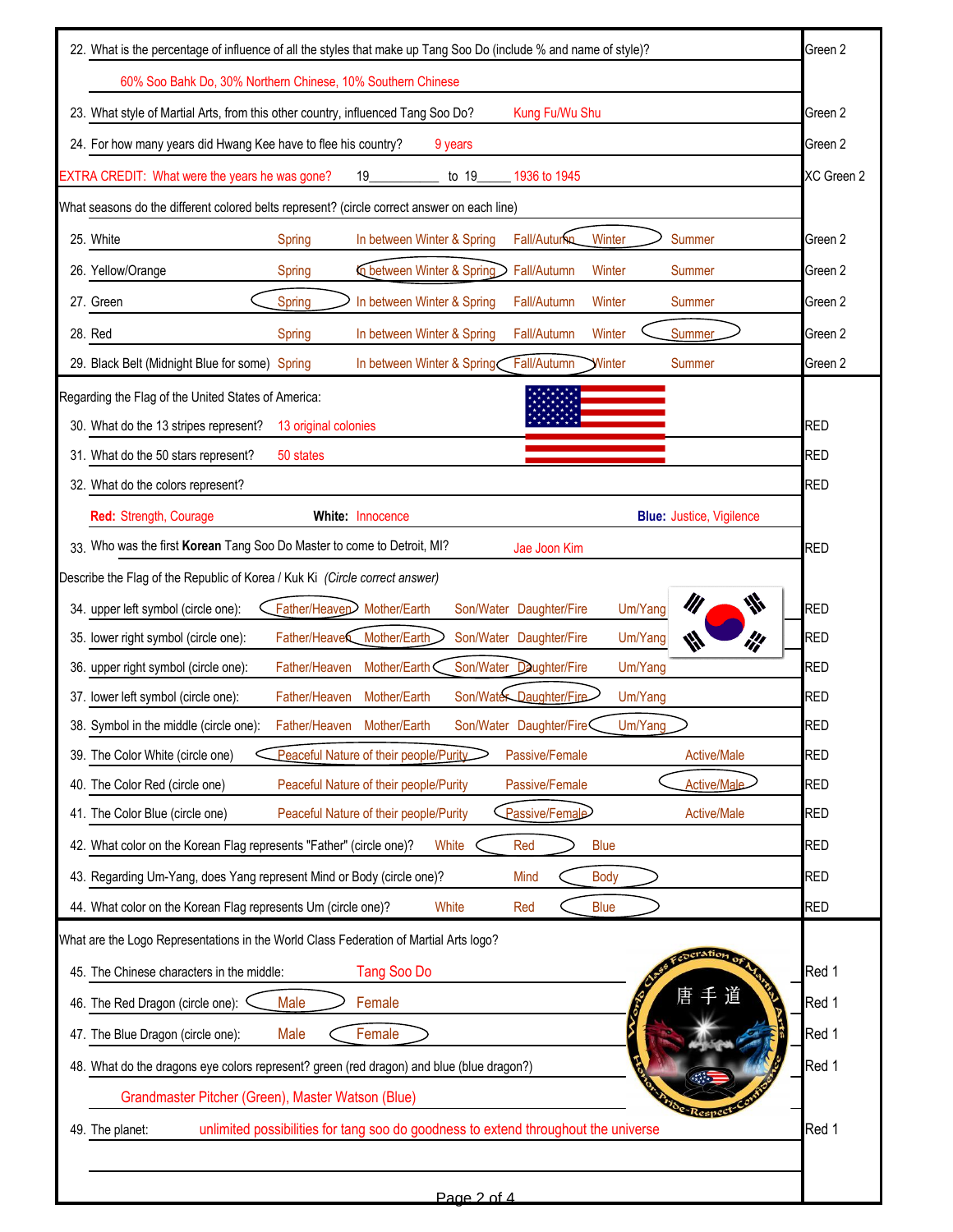| directions that tang soo do has spread throughout the world<br>50. The starburst:                                                    |                                                                                                                                                                                                                                                                                                                                                                                                                                                                                                                                                                                                                                                                                                                                                                                                                                                                                                                                                                                                                                                                                                                                                                                                                                                                                                                                                                                                                                                                                                                                                |          |  |  |  |  |
|--------------------------------------------------------------------------------------------------------------------------------------|------------------------------------------------------------------------------------------------------------------------------------------------------------------------------------------------------------------------------------------------------------------------------------------------------------------------------------------------------------------------------------------------------------------------------------------------------------------------------------------------------------------------------------------------------------------------------------------------------------------------------------------------------------------------------------------------------------------------------------------------------------------------------------------------------------------------------------------------------------------------------------------------------------------------------------------------------------------------------------------------------------------------------------------------------------------------------------------------------------------------------------------------------------------------------------------------------------------------------------------------------------------------------------------------------------------------------------------------------------------------------------------------------------------------------------------------------------------------------------------------------------------------------------------------|----------|--|--|--|--|
|                                                                                                                                      | ultimate first goal to achieve the beginnings of an understanding of our art<br>51. The black belt:                                                                                                                                                                                                                                                                                                                                                                                                                                                                                                                                                                                                                                                                                                                                                                                                                                                                                                                                                                                                                                                                                                                                                                                                                                                                                                                                                                                                                                            |          |  |  |  |  |
|                                                                                                                                      | 10 gup levels, and 10 dan levels, and that we believe each level to be equally important<br>52. The ten stars inside the belt:                                                                                                                                                                                                                                                                                                                                                                                                                                                                                                                                                                                                                                                                                                                                                                                                                                                                                                                                                                                                                                                                                                                                                                                                                                                                                                                                                                                                                 |          |  |  |  |  |
|                                                                                                                                      | eight key concepts of Tang Soo Do<br>53. The eight stripes inside the belt:                                                                                                                                                                                                                                                                                                                                                                                                                                                                                                                                                                                                                                                                                                                                                                                                                                                                                                                                                                                                                                                                                                                                                                                                                                                                                                                                                                                                                                                                    | Red 1    |  |  |  |  |
|                                                                                                                                      | (One extra credit point for each of the eight that you can name - either Korean OR English). Clue: you can use the information posted on the walls.                                                                                                                                                                                                                                                                                                                                                                                                                                                                                                                                                                                                                                                                                                                                                                                                                                                                                                                                                                                                                                                                                                                                                                                                                                                                                                                                                                                            |          |  |  |  |  |
|                                                                                                                                      | 1.<br>Courage                                                                                                                                                                                                                                                                                                                                                                                                                                                                                                                                                                                                                                                                                                                                                                                                                                                                                                                                                                                                                                                                                                                                                                                                                                                                                                                                                                                                                                                                                                                                  | XC Red 1 |  |  |  |  |
|                                                                                                                                      | 2.<br>Concentration                                                                                                                                                                                                                                                                                                                                                                                                                                                                                                                                                                                                                                                                                                                                                                                                                                                                                                                                                                                                                                                                                                                                                                                                                                                                                                                                                                                                                                                                                                                            | XC Red 1 |  |  |  |  |
|                                                                                                                                      | 3.<br>Endurance                                                                                                                                                                                                                                                                                                                                                                                                                                                                                                                                                                                                                                                                                                                                                                                                                                                                                                                                                                                                                                                                                                                                                                                                                                                                                                                                                                                                                                                                                                                                | XC Red 1 |  |  |  |  |
|                                                                                                                                      | 4.<br>Honesty                                                                                                                                                                                                                                                                                                                                                                                                                                                                                                                                                                                                                                                                                                                                                                                                                                                                                                                                                                                                                                                                                                                                                                                                                                                                                                                                                                                                                                                                                                                                  | XC Red 1 |  |  |  |  |
|                                                                                                                                      | 5.<br>Humility                                                                                                                                                                                                                                                                                                                                                                                                                                                                                                                                                                                                                                                                                                                                                                                                                                                                                                                                                                                                                                                                                                                                                                                                                                                                                                                                                                                                                                                                                                                                 | XC Red 1 |  |  |  |  |
|                                                                                                                                      | 6.<br>Control of Power                                                                                                                                                                                                                                                                                                                                                                                                                                                                                                                                                                                                                                                                                                                                                                                                                                                                                                                                                                                                                                                                                                                                                                                                                                                                                                                                                                                                                                                                                                                         |          |  |  |  |  |
|                                                                                                                                      | 7.<br>Tension and Relaxation                                                                                                                                                                                                                                                                                                                                                                                                                                                                                                                                                                                                                                                                                                                                                                                                                                                                                                                                                                                                                                                                                                                                                                                                                                                                                                                                                                                                                                                                                                                   |          |  |  |  |  |
|                                                                                                                                      | 8.<br><b>Speed Control</b>                                                                                                                                                                                                                                                                                                                                                                                                                                                                                                                                                                                                                                                                                                                                                                                                                                                                                                                                                                                                                                                                                                                                                                                                                                                                                                                                                                                                                                                                                                                     | XC Red 1 |  |  |  |  |
|                                                                                                                                      | we have set the highest standards possible both professionally and personally in all that we dRed 1<br>54. The words "World Class":                                                                                                                                                                                                                                                                                                                                                                                                                                                                                                                                                                                                                                                                                                                                                                                                                                                                                                                                                                                                                                                                                                                                                                                                                                                                                                                                                                                                            |          |  |  |  |  |
|                                                                                                                                      | 55. The color gold:<br>Represents the honor and integrity that our Institute brings to the Martial Arts.                                                                                                                                                                                                                                                                                                                                                                                                                                                                                                                                                                                                                                                                                                                                                                                                                                                                                                                                                                                                                                                                                                                                                                                                                                                                                                                                                                                                                                       | Red 1    |  |  |  |  |
|                                                                                                                                      | 56. The tag line "Honor - Pride - Respect - Confidence":                                                                                                                                                                                                                                                                                                                                                                                                                                                                                                                                                                                                                                                                                                                                                                                                                                                                                                                                                                                                                                                                                                                                                                                                                                                                                                                                                                                                                                                                                       | Red 1    |  |  |  |  |
| teachings we hold most dear in our martial arts instruction, without honor, pride, respect, and confidence, the rest is unimportant. |                                                                                                                                                                                                                                                                                                                                                                                                                                                                                                                                                                                                                                                                                                                                                                                                                                                                                                                                                                                                                                                                                                                                                                                                                                                                                                                                                                                                                                                                                                                                                |          |  |  |  |  |
|                                                                                                                                      | 57. Give a brief description of your Head Instructor's history and training in Tang Soo Do.<br>should include some of the following: Red 2                                                                                                                                                                                                                                                                                                                                                                                                                                                                                                                                                                                                                                                                                                                                                                                                                                                                                                                                                                                                                                                                                                                                                                                                                                                                                                                                                                                                     |          |  |  |  |  |
|                                                                                                                                      | Grandmaster Pitcher began training in Tang Soo Do with his son Michael in a class that preached discipline, respect,<br>self defense and leadership skills. His last promotion was in March, 2017 to 7th degree Black Belt, by Grandmaster<br>Greg Boliard-9th Dan (Dan #14763) and Founder of Mu Sa Kwan Tang Soo Do Federation, a world-wide organization<br>with over 23 Member Schools. Prior to that, during his 6th Dan testing, the Promotion Board also presented him with<br>the title of Grandmaster, as was their practice. In traditional Tang Soo Do this honor is not achieved until 8th degree,<br>so he is very humbled to have received this designation from those Grandmasters. GM Pitcher continues his training<br>with Grandmaster Boliard. GM Pitcher has successfully competed in many tournaments, with 1st, 2nd, and 3rd place<br>trophies and medals regularly adorning his walls. One of his favorite achievements was at the 8th World<br>Championship International Tang Soo Do Federation Tournament in Panama where he earned the Gold Medal in<br>Black Belt Forms. At the Battle of Detroit tournament in 2007, GM Dr. Ibraham Ahmed, together with the Mayor of<br>Dearborn, John O'Reilly, presented GM Pitcher with the Martial Arts Leadership Award. GM Pitcher was one of the first<br>ever to be selected for this honor. In 2002 GM Pitcher was voted Man of the Year-Tang Soo Do by USA Martial Arts,<br>and in 2008 received Instructor of the Year and was inducted into the TSDMAS Hall of Fame. |          |  |  |  |  |